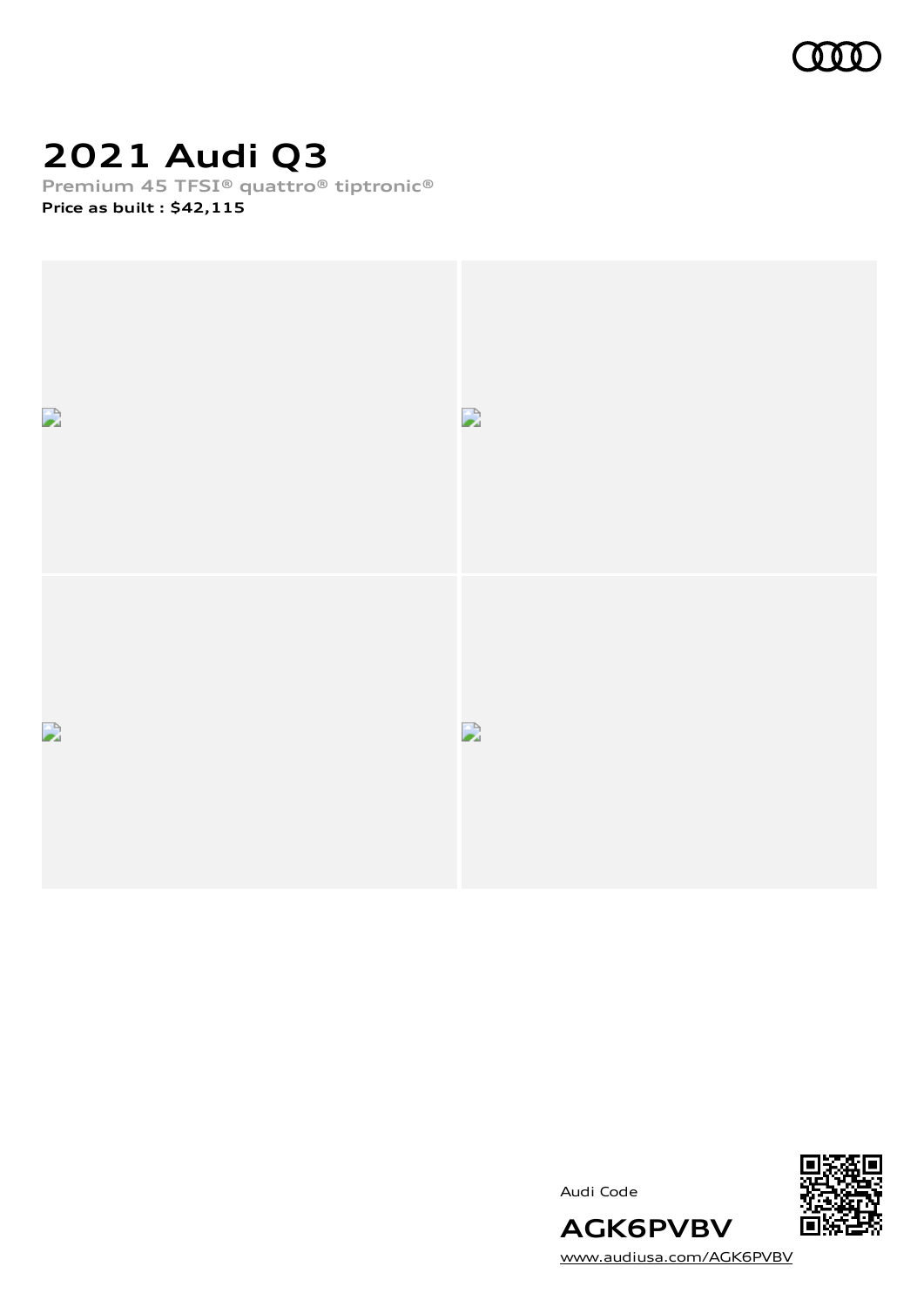## **Summary**

### **Audi 2021 Audi Q3** Premium 45 TFSI® quattro® tiptronic®

**Price as buil[t](#page-10-0)** \$42,115

### **Exterior colour**

Ibis White

### $\overline{\phantom{a}}$

### **Further Information**

|                 | N٥          |
|-----------------|-------------|
| Mileage         | 7,206 miles |
| Type of vehicle | Used car    |

**Warranty**

### **Interior colour**

| Seats     | Pearl Beige  |
|-----------|--------------|
| Dashboard | Black        |
| Carpet    | Black        |
| Headliner | Lunar Silver |

#### **Audi Code** AGK6PVBV

**Your configuration on www.audiusa.com** [www.audiusa.com/AGK6PVBV](https://www.audiusa.com/AGK6PVBV)

**Commission number** a13fd29a0a0e09af5ee7

### **Technical Specifications**

| Engine type                  | 2.0-liter four-cylinder                       |
|------------------------------|-----------------------------------------------|
| stroke                       | Displacement/Bore and 1,984/82.5 x 92.8 cc/mm |
| Max. output                  | 228 HP                                        |
| Torque                       | 258 lb-ft@rpm                                 |
| Top track speed              | 130 mph $1$                                   |
| Acceleration (0 - 60<br>mph) | 7.0 seconds                                   |
| Recommended fuel             | Regular                                       |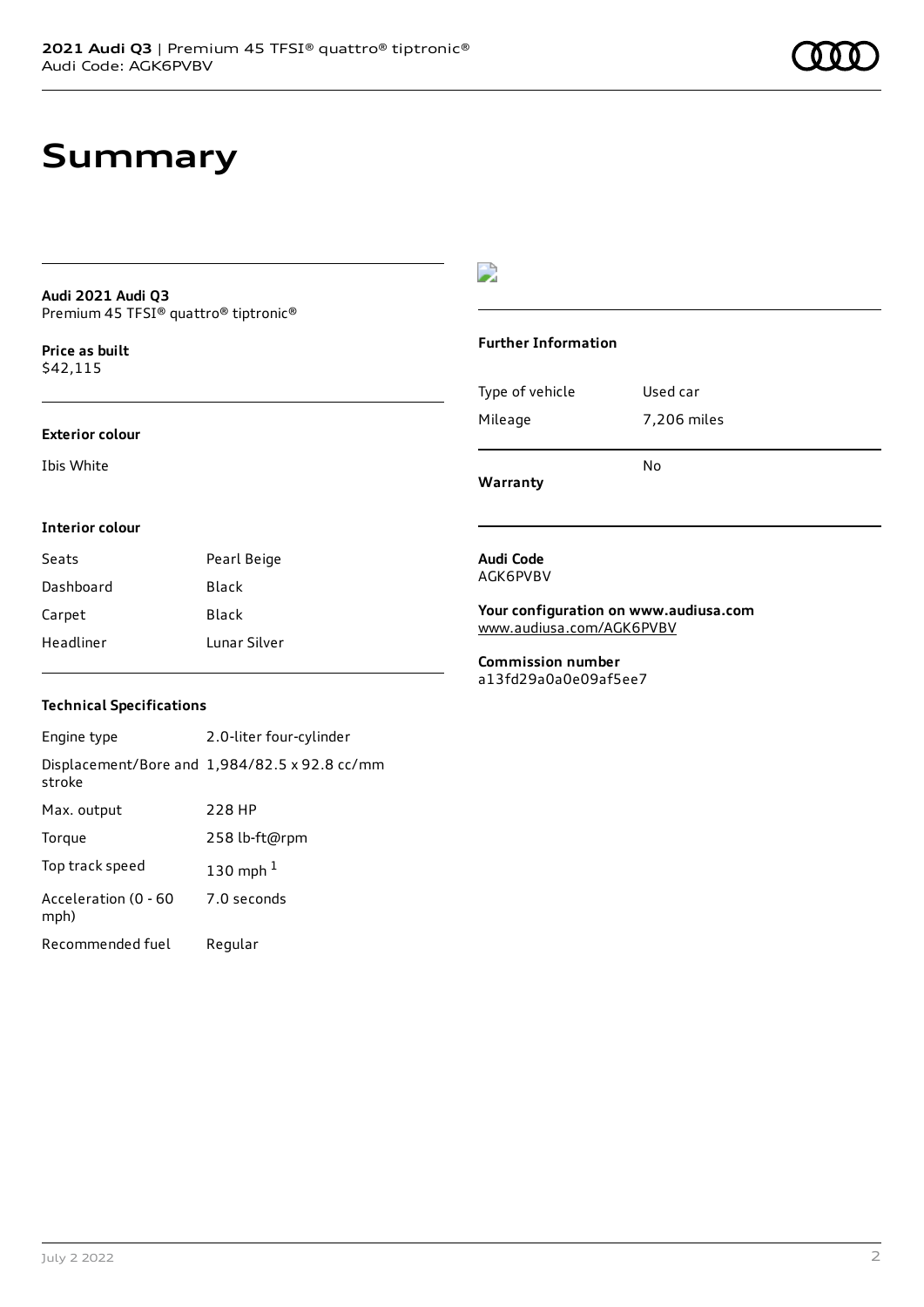# **Equipment**

Ibis White

Audi advanced key-keyless start, stop and entry

Power-adjustable, power-folding, heated exterior side mirrors with auto-dimming on driver side

19" 5-twin-spoke dynamic design wheels

Auto-dimming frame-less interior rear view mirror with digital compass

Convenience package

LED interior lighting package

Parking system plus (front and rear acoustic sensors)

Audi side assist

SiriusXM® with 90-day All Access trial subscription







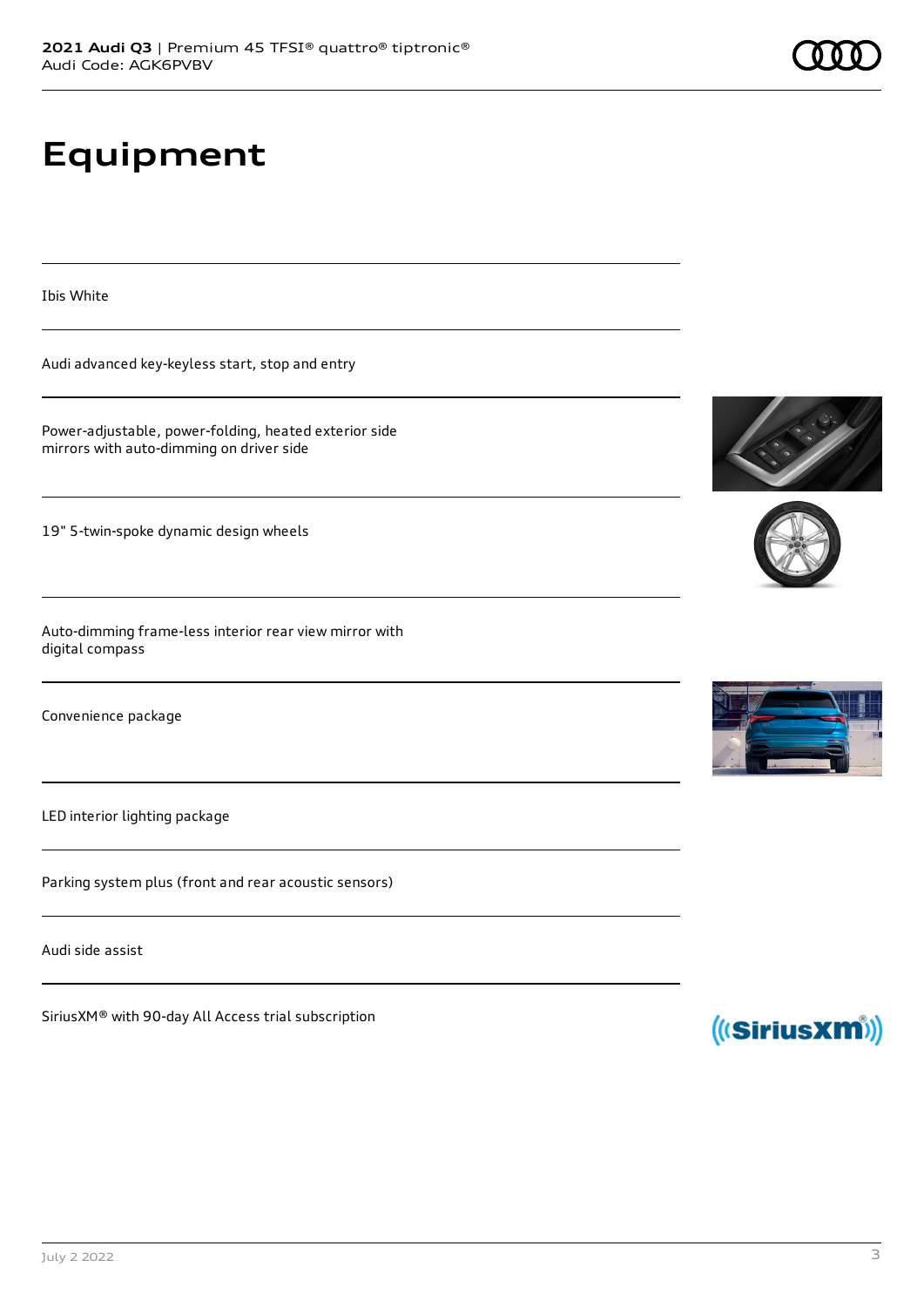## **Standard features**

### **Safety and Security**

| 4UB             | Driver and front-passenger advanced airbags                     |
|-----------------|-----------------------------------------------------------------|
| 1AS             | Electronic stability program (ESP) with<br>offroad mode         |
| UH1             | Electromechanical parking brake                                 |
| 8T2             | Cruise control system                                           |
| 6Y <sub>2</sub> | Top speed electronically limited to 130 mph                     |
| 4H5             | Electronic rear child door locks                                |
| 1 N 7           | Progressive steering                                            |
| 7K6             | Tire-pressure monitoring system                                 |
| 4X3             | Advanced Airbag Protection System                               |
| 8N6             | Light/rain sensor                                               |
| 3B7             | Lower Anchors and Tethers for Children<br>(LATCH) in rear seats |
|                 |                                                                 |

### **Interior** 3FU Power panoramic sunroof VT5 S line® stainless steel illuminated door sill inlays KH5 Three-zone automatic climate control system 1XX Three-spoke multifunction steering wheel with shift paddles 7HC Extended leather package 6E3 Front center armrest 4E7 Power tailgate 5KR Split-folding 40/20/40 rear seatbacks N1M Leather seat covers 4A3 Heated front seats

#### **Exterior**

| 1D8 | Provision for towing bracket           |
|-----|----------------------------------------|
| 1S1 | Vehicle tool kit and vehicle jack      |
| 3S1 | Aluminum roof rails                    |
| 511 | Tailgate roof spoiler                  |
| 8FX | LED headlights                         |
| 8TB | Rear fog lights                        |
| 8VM | LED taillights with dynamic indicators |
| 47B | Aluminum trim around exterior windows  |
|     |                                        |

### **Interior**

| QE1 | Storage package            |
|-----|----------------------------|
| Q11 | Aluminium interior package |

#### **Infotainment and Driver Assistance**

5MA Micrometallic Silver inlays

| UG5             | Hill descent control                                                                                      |
|-----------------|-----------------------------------------------------------------------------------------------------------|
| 6K <sub>2</sub> | Audi pre sense® front with pedestrian<br>protection                                                       |
| 2H <sub>6</sub> | Audi drive select                                                                                         |
| 7W1             | Audi pre sense® basic                                                                                     |
| UD.             | Audi smartphone interface including Apple<br>CarPlay® and Google™ Android Auto™ for<br>compatible devices |
| KA <sub>2</sub> | Rear view camera                                                                                          |
| 8G1             | High beam assist                                                                                          |
| 9VD             | Audi sound system                                                                                         |
| 9S0             | Digital instrument cluster 10.25"                                                                         |
| I8V             | MMI <sup>®</sup> with 8.8" display                                                                        |
|                 |                                                                                                           |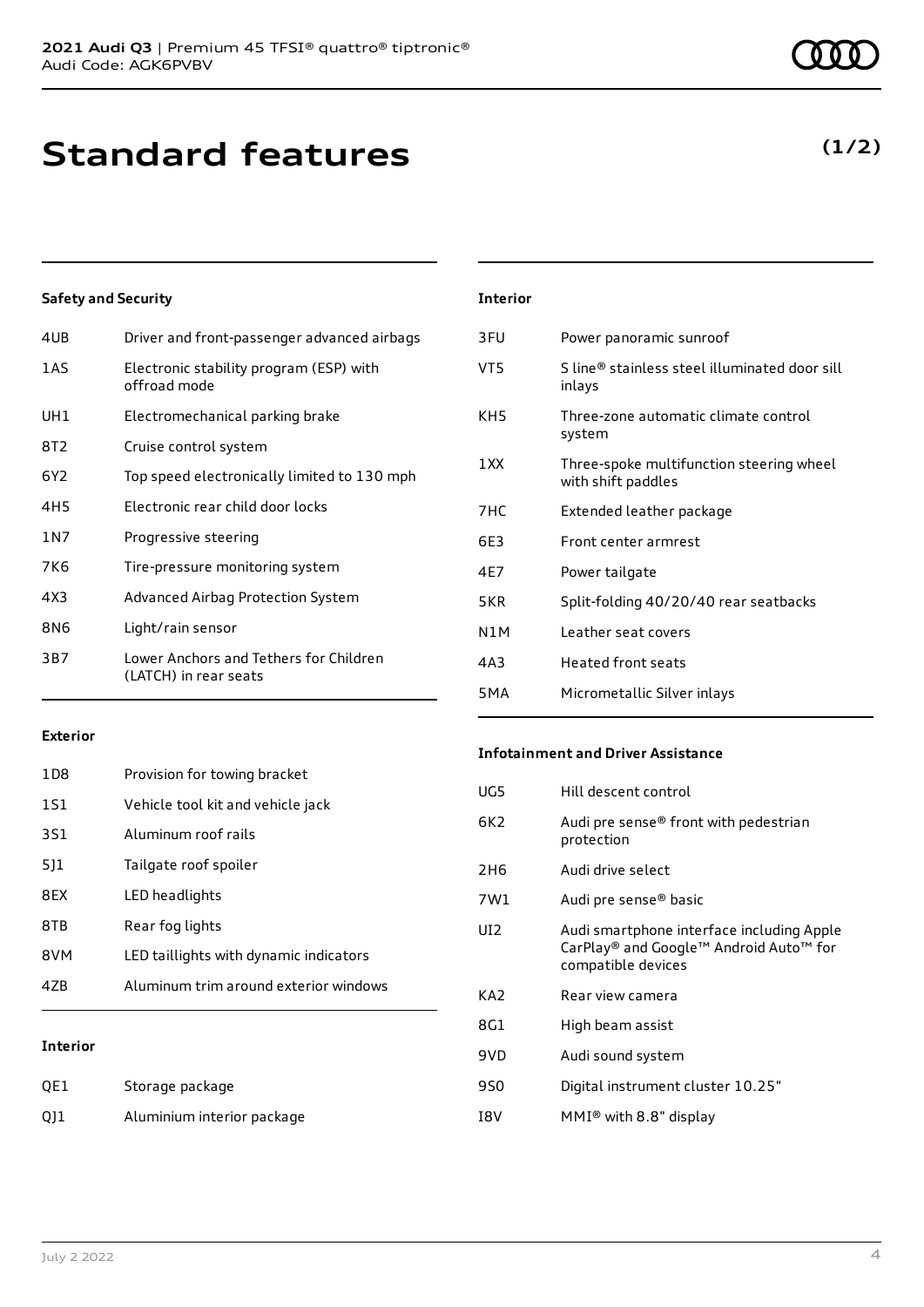**(2/2)**

## **Standard features**

### **Infotainment and Driver Assistance**

QH1 Voice dialogue system

9ZX BLUETOOTH wireless technology preparation for mobile phone

July 2 2022 5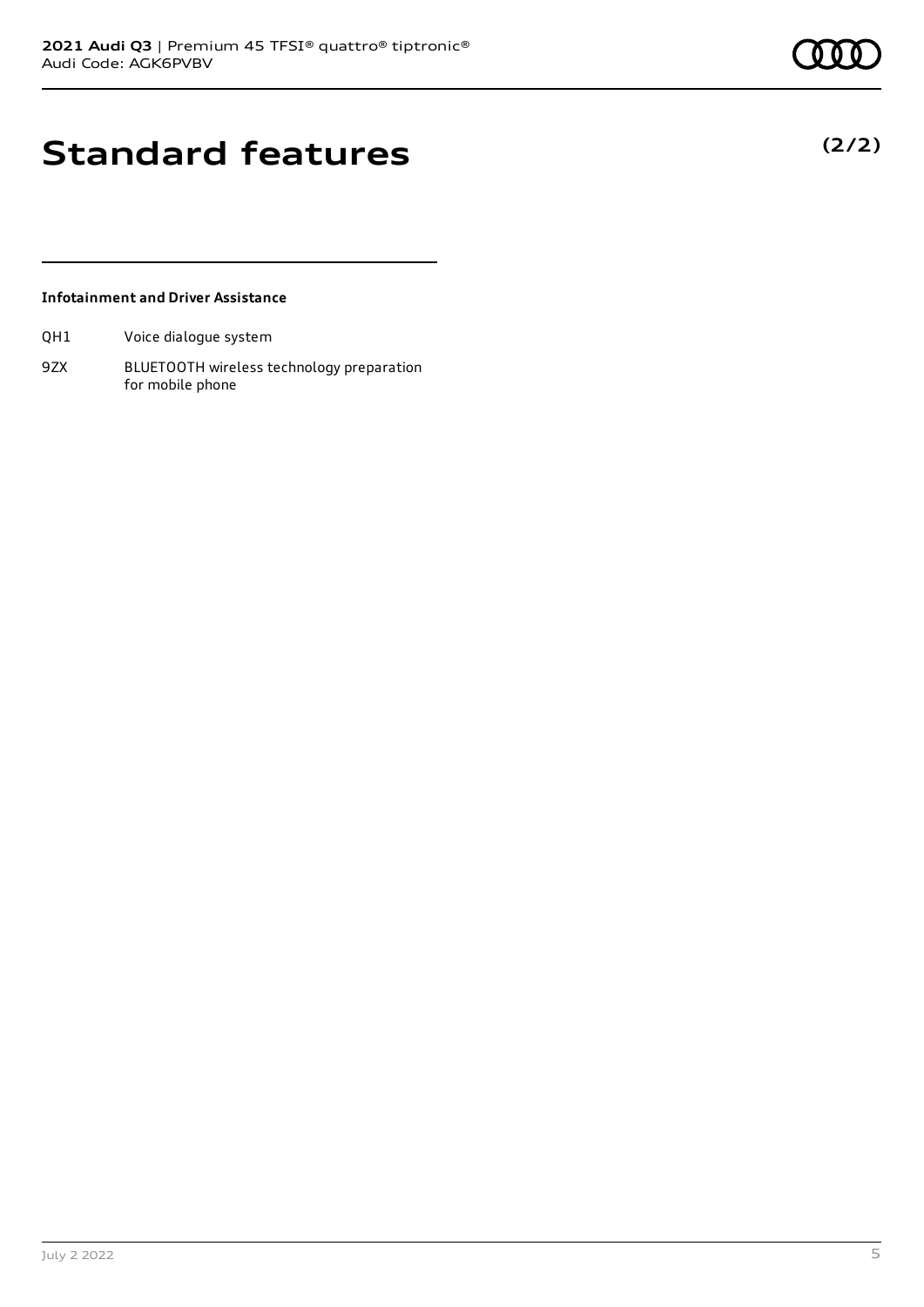## **Dealer remarks**

AUDI CERTIFIED 5 YEARS UNLIMITED MILE WARRANTY. CARFAX One-Owner. Clean CARFAX. Certified. Audi 2021 Q3 Glacier White Metallic Premium S line quattro quattro 8-Speed Automatic with Tiptronic 2.0L 4-Cylinder TFSI Audi Certified pre-owned Certified, 19" Wheel Package, Alarm w/Motion Sensor, Audi Advanced Key, Audi Parking System Plus, Audi Side Assist, Convenience Package, Frameless Auto-Dimming Interior Mirror w/Compass, Heated Power-Folding Exterior Mirrors, LED Interior Lighting Package, SiriusXM All Access Service, Wheels: 19" 5-Twin-Arm Design, 10 Speakers, 3.533 Axle Ratio, 4-Wheel Disc Brakes, ABS brakes, Air Conditioning, Alloy wheels, AM/FM radio, Audi smartphone interface (Apple CarPlay/Android Auto), Auto High-beam Headlights, Automatic temperature control, Brake assist, Bumpers: body-color, Delay-off headlights, Driver door bin, Driver vanity mirror, Dual front impact airbags, Dual front side impact airbags, Electronic Stability Control, Exterior Parking Camera Rear, Four wheel independent suspension, Front anti-roll bar, Front Bucket Seats, Front Center Armrest, Front dual zone A/C, Front reading lights, Fully automatic headlights, Heated door mirrors, Heated Front Bucket Seats, Heated front seats, Illuminated entry, Leather Seating Surfaces, Leather Shift Knob, Leather steering wheel, Low tire pressure warning, Occupant sensing airbag, Outside temperature display, Overhead airbag, Overhead console, Panic alarm, Passenger door bin, Passenger vanity mirror, Power door mirrors, Power driver seat, Power Liftgate, Power moonroof, Power passenger seat, Power steering, Power windows, Radio data system, Radio: Audi Sound System, Rain sensing wipers, Rear air conditioning, Rear anti-roll bar, Rear fog lights, Rear reading lights, Rear seat center armrest, Rear window defroster, Rear window wiper, Remote keyless entry, Roof rack: rails only, Speed control, Speed-sensing steering, Split folding rear seat, Spoiler, Steering wheel mounted audio controls, Tachometer, Telescoping steering wheel, Tilt steering wheel, Traction control, Trip computer, Turn signal indicator mirrors, Variably intermittent wipers, Wheels: 18" 5-Twin-Spoke Dynamic Design, 19" Wheel Package, Alarm w/Motion Sensor, Audi Advanced Key, Audi Parking System Plus, Audi Side Assist, Convenience Package, Frameless Auto-Dimming Interior Mirror w/Compass, Heated Power-Folding Exterior Mirrors, LED Interior Lighting Package, SiriusXM All Access Service, Wheels: 19" 5-Twin-Arm Design.

For your peace of mind we have included over 40+ photos and a video for you to judge the condition yourself. As you do your comparison shopping, you will see Audi Jacksonville offers some of the best values pick up at the airport. See more cars online at http://www.audijacksonville.com/used-inventory/index.htm. Recent Arrival! 20/28 City/Highway MPG

Audi Certified pre-owned Details:

### \* 300+ Point Inspection

\* Includes 24/7 Roadside Assistance emergency towing, collision, jump start, flat tire change, emergency fuel service, lock-out service, extrication service, Audi assist, CARFAX Vehicle History Report and SiriusXM satellite radio complimentary 90 day subscription. If Audi New Vehicle Limited Warranty (NVLW) coverage remains at time of CPO purchase, CPO Limited Warranty Coverage commences upon expiration of NVLW and continues until 5 years from vehicle's original in-service date with no mileage limitation. If NVLW...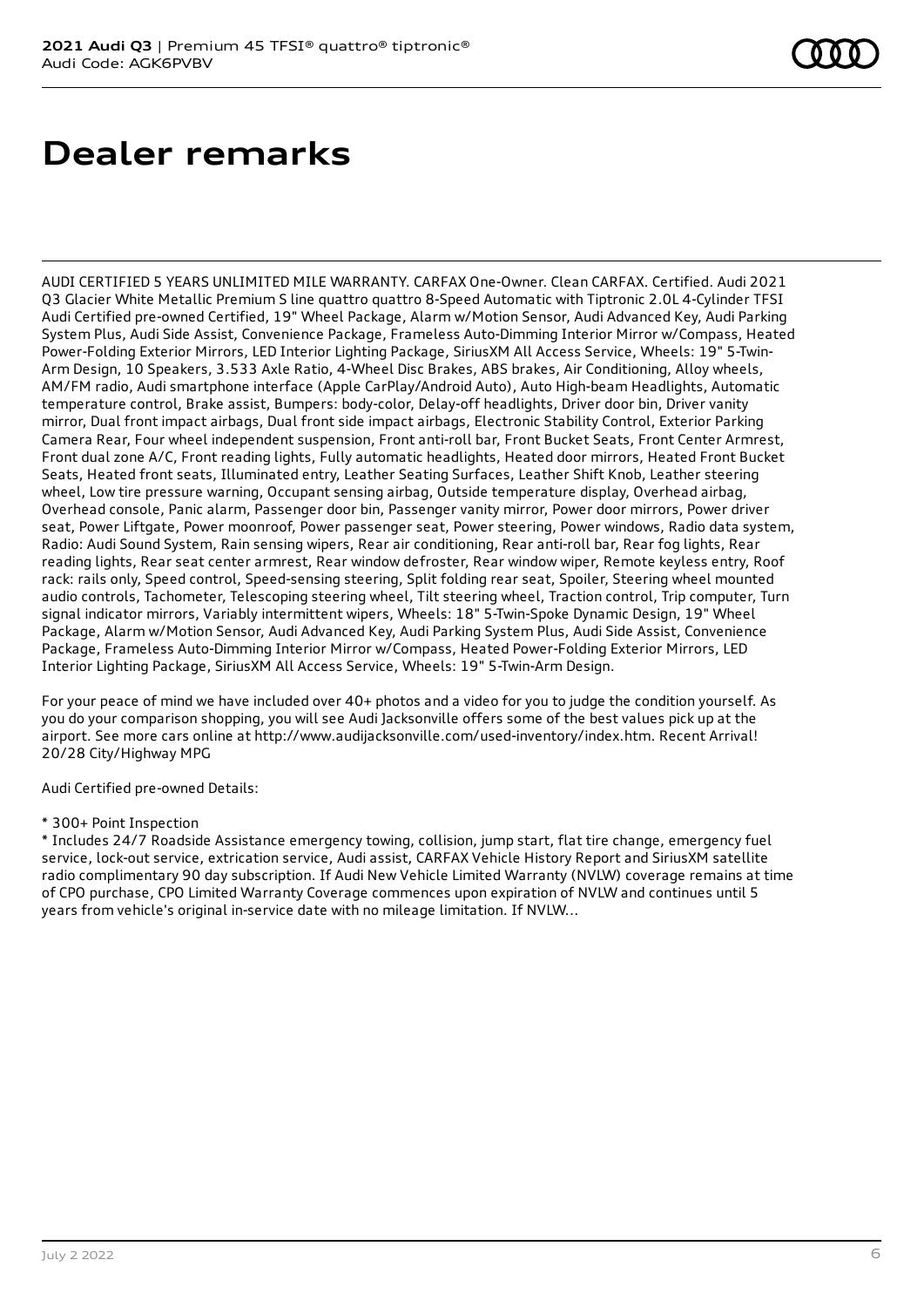## **Technical Specifications**

### **Engineering | Performance**

| Engine type                                 | 2.0-liter four-cylinder                                               |
|---------------------------------------------|-----------------------------------------------------------------------|
| Power Level                                 | 45                                                                    |
| Max. output                                 | 228 HP                                                                |
| Displacement                                | 2.0 L                                                                 |
| Torque                                      | 258 lb-ft@rpm                                                         |
| Valvetrain                                  | 16-valve DOHC with Audi valvelift<br>system and variable valve timing |
| Acceleration (0 - 60<br>mph)                | 7.0 seconds                                                           |
| Engine block                                | Cast-iron                                                             |
| Induction/fuel injection Turbocharged/TFSI® |                                                                       |
| Cylinder head                               | Aluminum-alloy                                                        |
| stroke                                      | Displacement/Bore and 1,984/82.5 x 92.8 cc/mm                         |
| Top track speed <sup>1</sup>                | $130$ mph                                                             |

| <b>Suspension</b>    |                                                          |
|----------------------|----------------------------------------------------------|
| Front axle           | MacPherson strut front suspension                        |
| Rear axle            | Four-link rear suspension                                |
| <b>Brakes</b>        |                                                          |
| <b>Front brakes</b>  | 13.4 (ventilated disc) in                                |
| Rear brakes          | 12.2 (ventilated disc) in                                |
| Parking brake        | Electromechanical                                        |
| <b>Body</b>          |                                                          |
| Material             | Multi-material body construction<br>(steel and aluminum) |
| Corrosion protection | Multistep anti-corrosion protection                      |

### **Transmission | Drivetrain**

| Drivetrain type | quattro <sup>®</sup> all-wheel drive                         |
|-----------------|--------------------------------------------------------------|
| Transmission    | Eight-speed Tiptronic <sup>®</sup> automatic<br>transmission |

### **Steering**

Steering type Electromechanical power steering system Turning diameter, curb-38.4 ft to-curb

Warranty 4-year/50,000-mile Audi New Vehicle Limited Warranty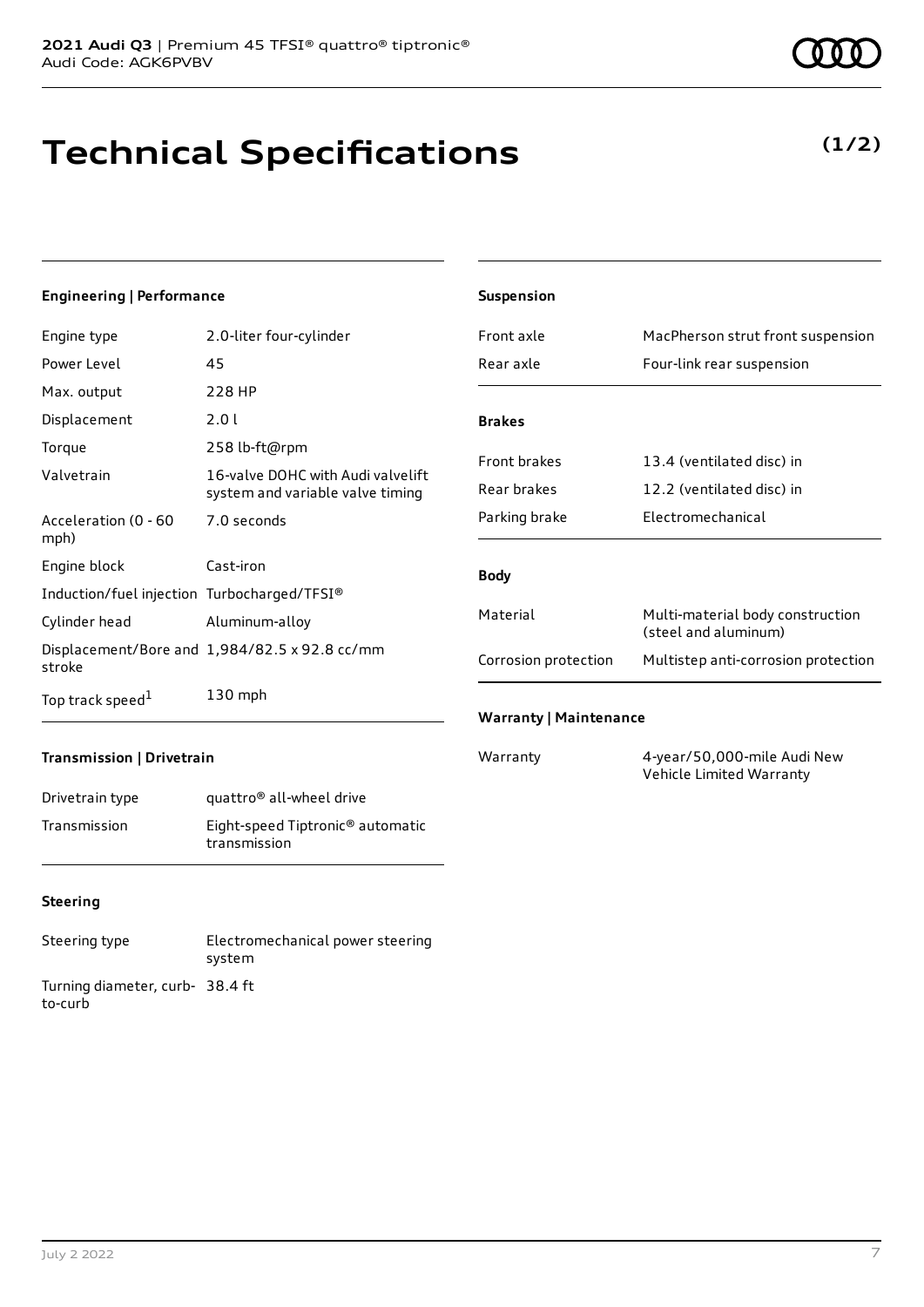## **Technical Specifications**

### **Exterior Measurements**

| Height                           | 62.9 in   |
|----------------------------------|-----------|
| Overall width without<br>mirrors | 72.8 in   |
| Length                           | 176.6 in  |
| Wheelbase                        | 105.5 in  |
| Drag coefficient                 | $0.36$ Cw |
| Overall width with<br>mirrors    | 79.7 in   |
| Track rear                       | 61.9 in   |
| <b>Track front</b>               | 62.2 in   |
| Curb weight                      | 3,916 lb  |

### **Interior measurements**

| Seating capacity                          | 5                      |
|-------------------------------------------|------------------------|
| Head room with middle 37.6 in<br>sunroof  |                        |
| Head room with front<br>sunroof           | 39.6 in                |
| Shoulder room, front                      | 56.7 in                |
| Leg room, middle                          | $36.1$ in              |
| Shoulder room, middle                     | $55.1$ in              |
| Leg room, front                           | 40.0 in                |
| Cargo volume, rear<br>seatbacks up/folded | 23.7/48.0 cu ft, cu ft |

**(2/2)**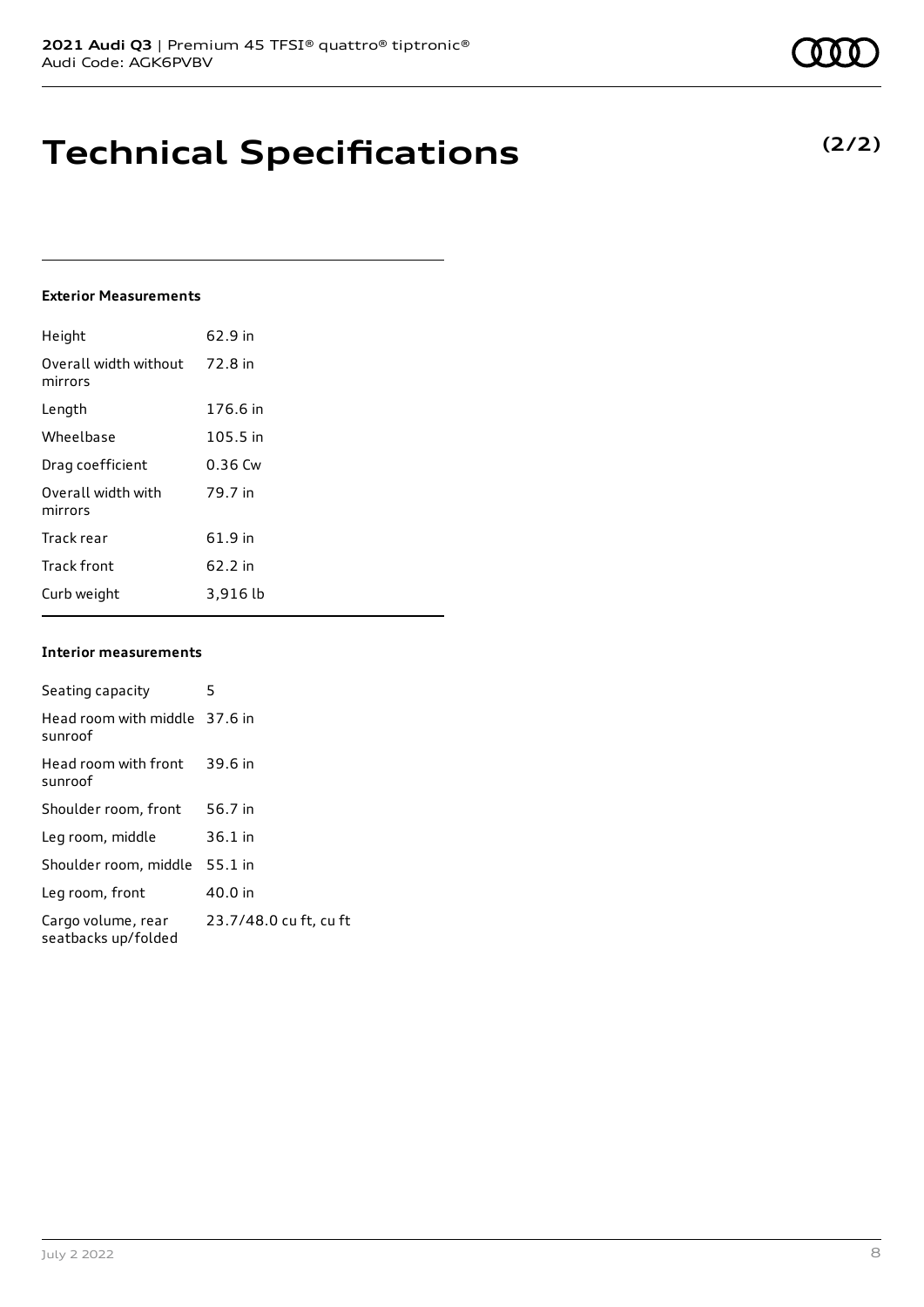### **Consumption- and emission**

**Consumption by NEDC**

combined 23 mpg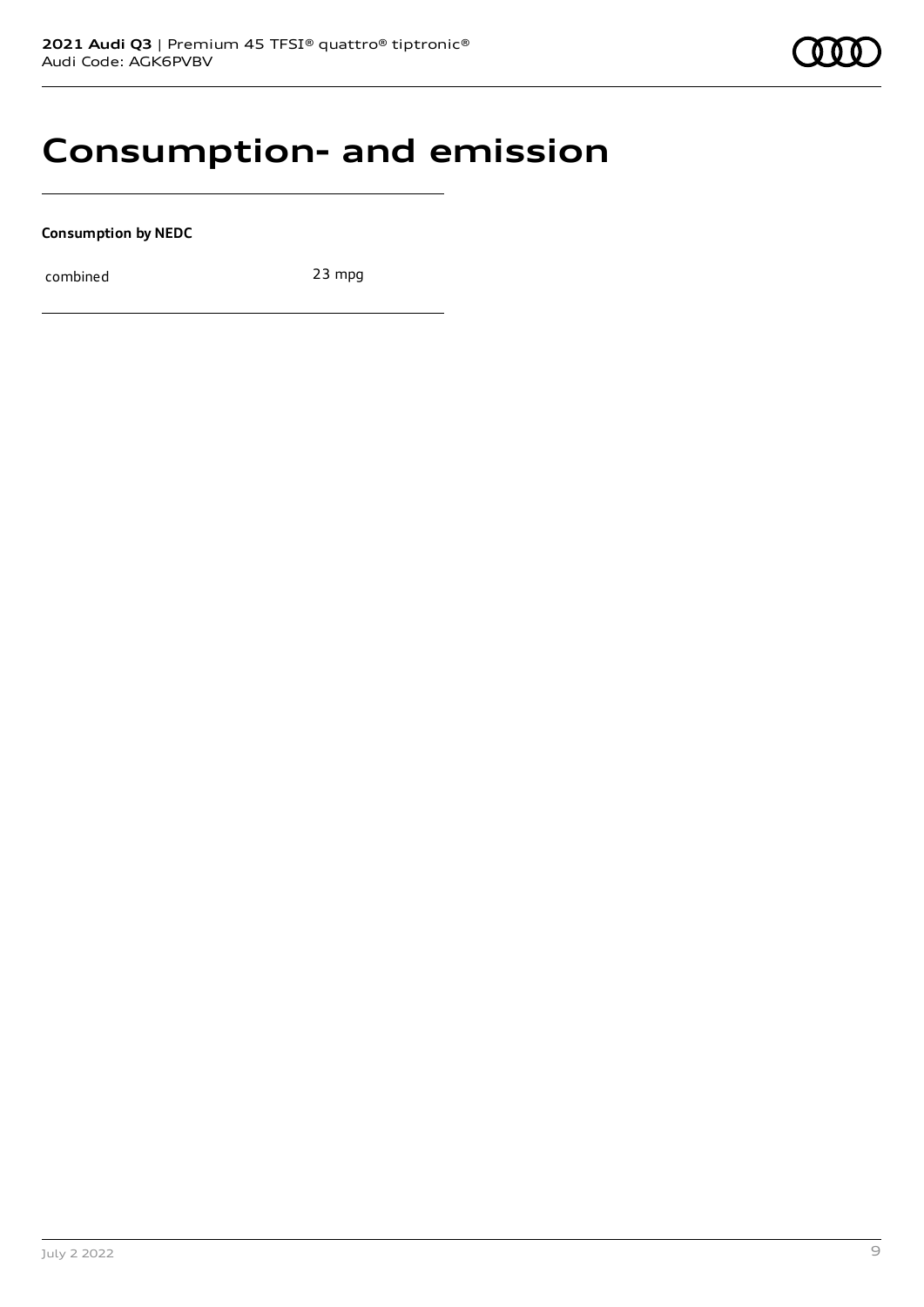### **Contact**

Dealer **Audi Jacksonville**

11401 Atlantic Blvd 32225 Jacksonville FL

Phone: 9043673700 FAX: 9043673697

www: [https://www.audijacksonville.com](https://www.audijacksonville.com/)